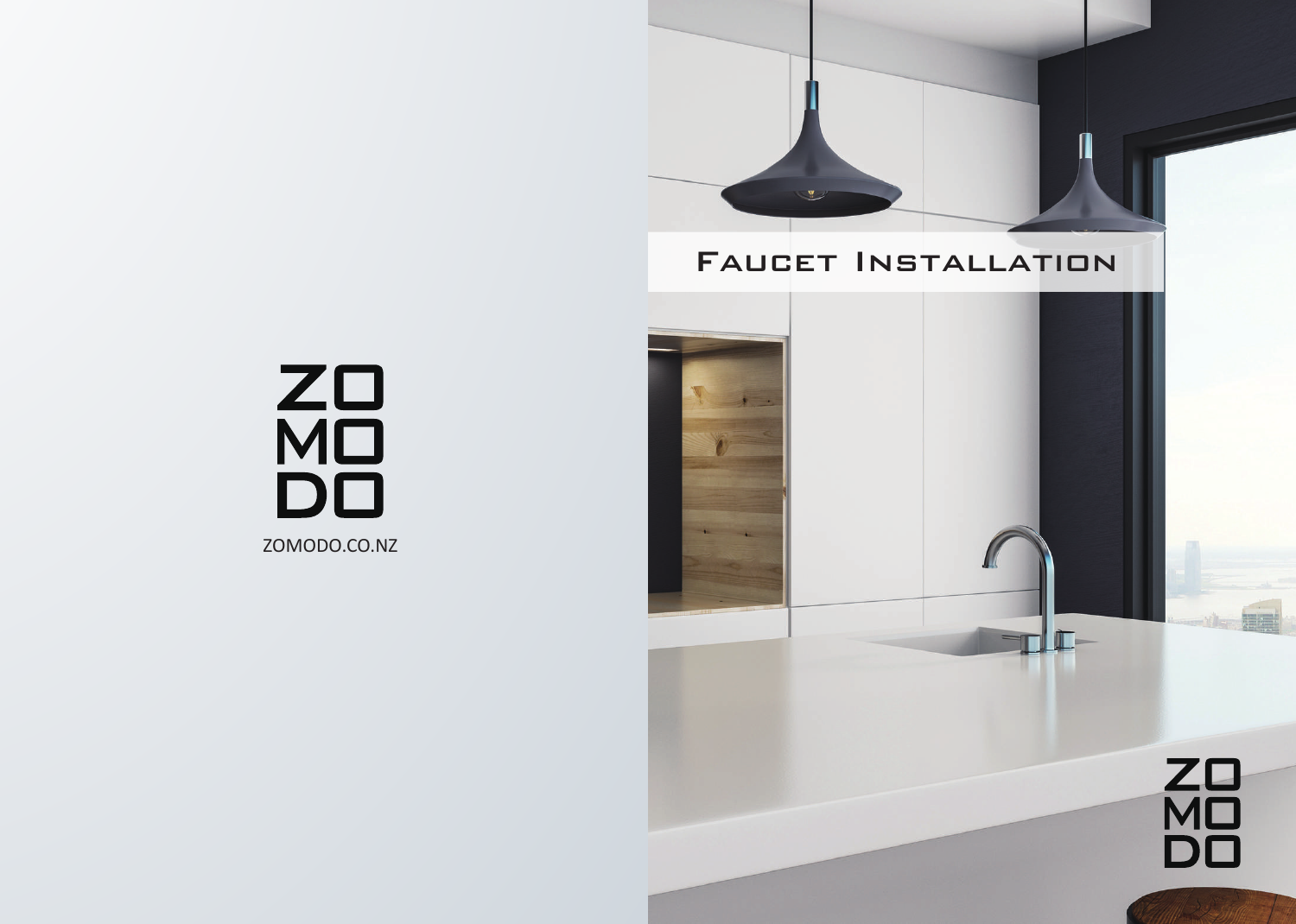## ZO<br>MO<br>DO



### **Care and Maintenance**

In order to ensure proper function over the lifetime of the tap, smoothly operate the handle and pull-out hand shower during use. When installing do not over tighten the locking nut. Regularly clean the tap with a soft, damp cloth and avoid abrasive cleaners, steel wool, and strong chemicals.

## **Working Specifications**

Working pressure: 20-100 psi Working temperature: 1-60°C

This tap must be installed in accordance with the AS/NZS 3500 series standard. All Zomodo taps are stongly recommended to be installed by a licensed plumber. Improper installation may void the warranty.

## **Notes**

- 1. All pipework must be thoroughly flushed prior to installation as foreign materials may block the flow .
- 2. Aerator and the flow control can be removed with standard tool and cleaned.
- 3. If a screen-filter is fitted into the tap, remove it and flush the pipes and tap to remove grit. Then re-insert the screen.



## **Parts List**

- 1 Aerator
- 2 Pull out spray
- 3 Button
- 4 O-ring
- 5 Plastic sleeve
- 6 Spout
- 7 Guide washer
- 8 Guide sleeve
- 9 O-ring
- 10 Guide nut
- 11 Screw
- 12 Faucet body
- 13 Pin lever
- 14 Screw
- 15 Handle cap
- 16 Cover
- 17 Locking Nut
- 18 Cartridge
- 19 Cartridge base
- 20 O-ring
- 21 Locking Screw
- 22 Steel washer
- 23 Plastic washer
- 24 Plastic locking nut
- 25 Connection tube hot
- 26 Connection tube- cold
- 27 Connection tube pull out hose
- 28 Pull-out hose guide
- 29 Washer
- 30 Brass connector
- 31 Check-valve
- 32 Brass connector
- 33 Washer
- 34 Flexible hose
- 35 Weight
- 36 Pull out hose



33 32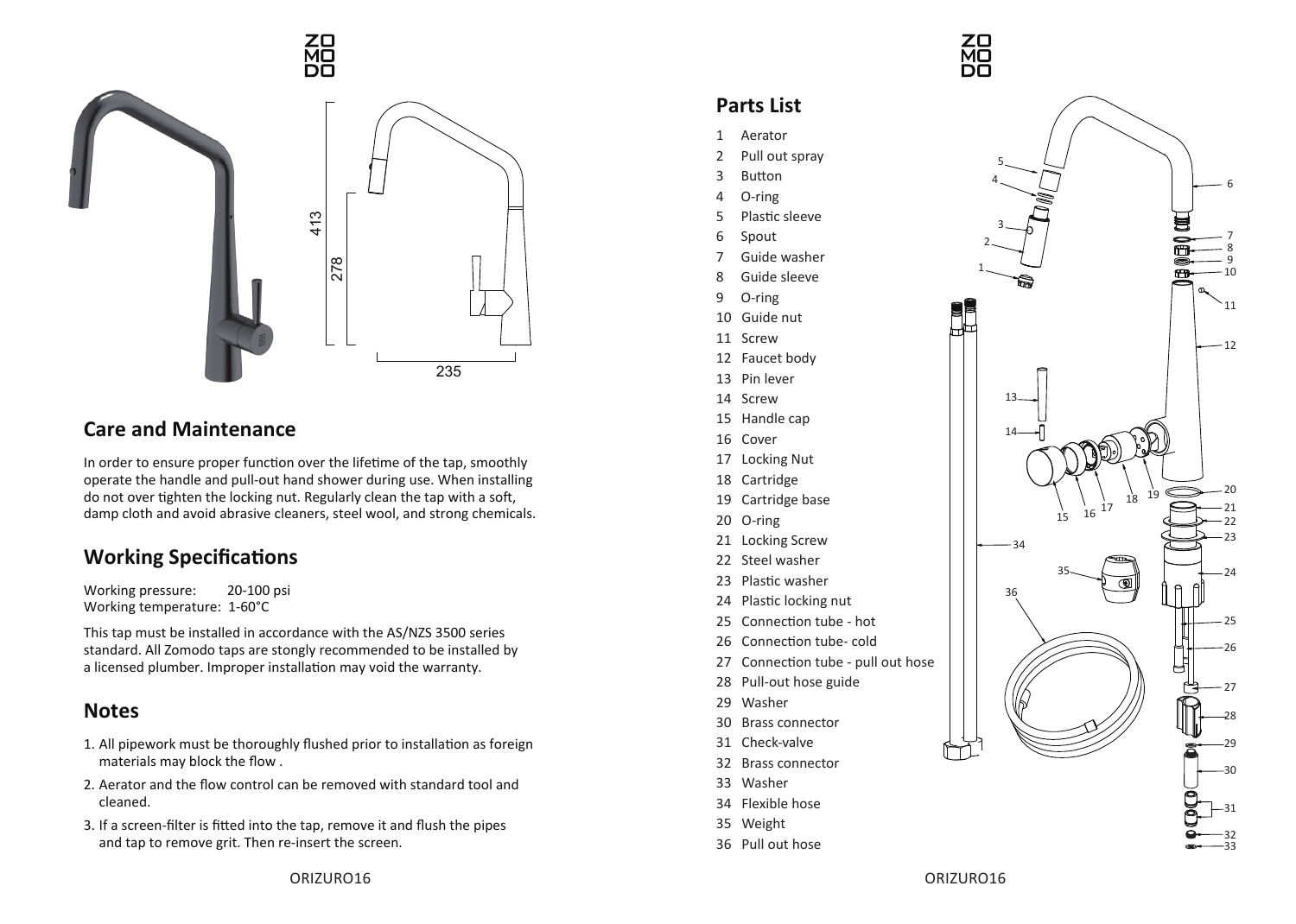#### Step 1

Attach the hoses (34) to the connection tube (25,26) and tighten firmly. Do not use thread tape, as the water-tight seal is provided by O-rings. Do not over tighten.

Note: Use the hose with RED braid-strands for the hot water connection. Connect hot water to the rigid pipe with red marking.



## Step 3

Insert the faucet into the countertop and ensure the O-ring (20) is secure in the groove of the faucet body. Then slide the washers (21 and 22) onto the threaded body of the faucet followed by the nut (24) in the order shown in the diagram. Tighten the nut (24) by hand and ensure the faucet is correctly aligned above the countertop.

# WALL Ø 35-40mm B A SINK WALL **SINK WAL**

## Step 2

Locate a hole centre in the countertop at least 50mm from the wall and with enough clearance to the rim/flange of the sink. Dim. A >50mm(2") and Dim. B >50mm (2") . If you need to locate the faucet within these dimensions, you should ensure enough clearance for the mounting washers and nut (22,23,24). Cut a hole 35 to 40mm diameter into the countertop .



#### Step 4

Ensure washer (33) is inserted into connection tube (27) before attaching pull-out hose (36). Tighten with the small spanner. Do not use thread tape, as the water-tight seal is provided washer (33).